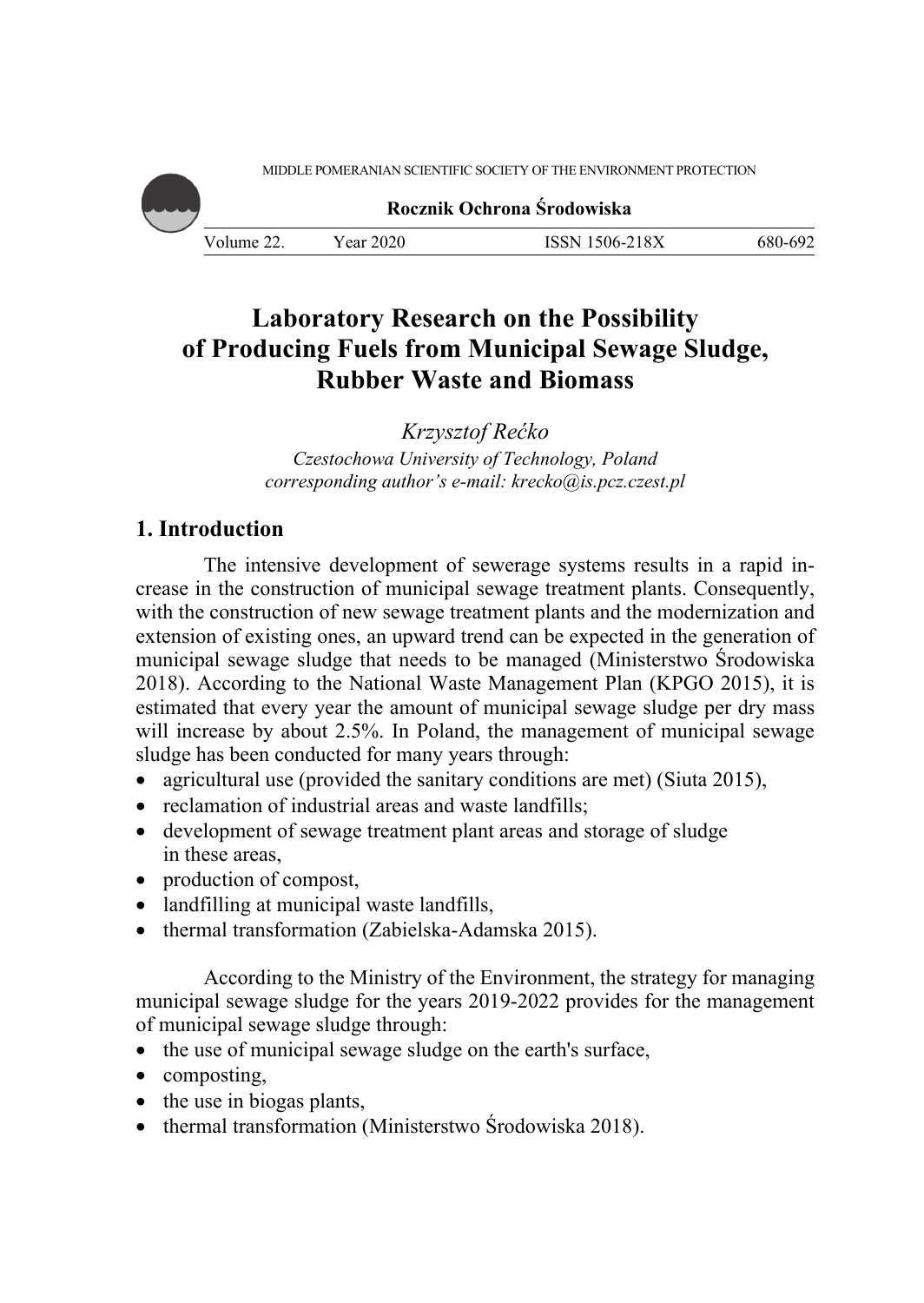As can be seen from the strategy for managing municipal sewage sludge, it is impossible to store municipal sewage sludge in municipal landfills. This results from the Ordinance of the Minister of Economy (RMG 2015) of 16 July 2015 on the acceptance of waste for landfill (Journal of Laws 2015, item 1277), which prohibits the storage of untreated sewage sludge in municipal waste landfills. Currently, the municipal sewage sludge is commonly used in agriculture and nature (Obarska-Pempkowiak et al. 2015) due to the high content of organic matter and nutrients for plants such as nitrogen, phosphorus, and microelements (Ministerstwo Środowiska 2018). This form of municipal sewage sludge management can be applied if fertilisation with municipal sewage sludge does not pose a threat to the environment. According to the data of the National Waste Management Plan, the share of municipal sewage sludge management through its thermal transformation is expected to increase in the coming years (KPGO 2015). Currently, thermal processing of municipal sewage sludge represents the most prospective technology due to the search for alternative sources of energy such as municipal sewage sludge (Czechowska-Kosacka et al. 2015).

The use of thermal methods (incineration, co-incineration) to manage sewage sludge usually requires initial drying. Sewage sludge drying is performed in sludge dryers, including mechanical and solar dryers. The effective drying process in natural conditions requires large areas, whereas negative temperatures in winter can cause freezing of sewage sludge. Mechanical drying is expensive due to large amounts of energy required for the process. Processes of sewage sludge drying have an impact on the environment as they lead to the formation of odours and pose the risk of dust explosion and spontaneous combustion (Bień et al. 2016).

In recent years, there has been a dynamic development of the automotive industry in the world, which results in an increasing amount of used rubber waste (Duda 2017). The mass percentage of rubber elements with tyres in the structure of a passenger car is approximately 5-7% of the vehicle mass (Abramek & Uzdowski 2011). Used tires from the disassembly of end-of-life vehicles (ELVs) represent the largest source of rubber waste while the remaining part consists of all kinds of gaskets, seals, belts and rubber elements used to absorb energy (Rećko 2012). Currently, the global production of car tyres and rubber is more than 15 billion Mg (Sulman et al. 2016). It is estimated that around 13 to 17 million Mg of tire waste is generated every year (Czajczyńska et al. 2017). According to world data (Ambrosiewicz-Walacik & Danielewicz 2015), the global stocks of used tyres amount to approx. 29 million Mg. The report published by the International Organization of Motor Vehicle Manufacturers (Raport 2017) states that ca. 190,000 Mg of rubber waste in Poland is produced every year, including ca. 150,000 Mg of worn tyres. Used tyres, due to their quantity, composition and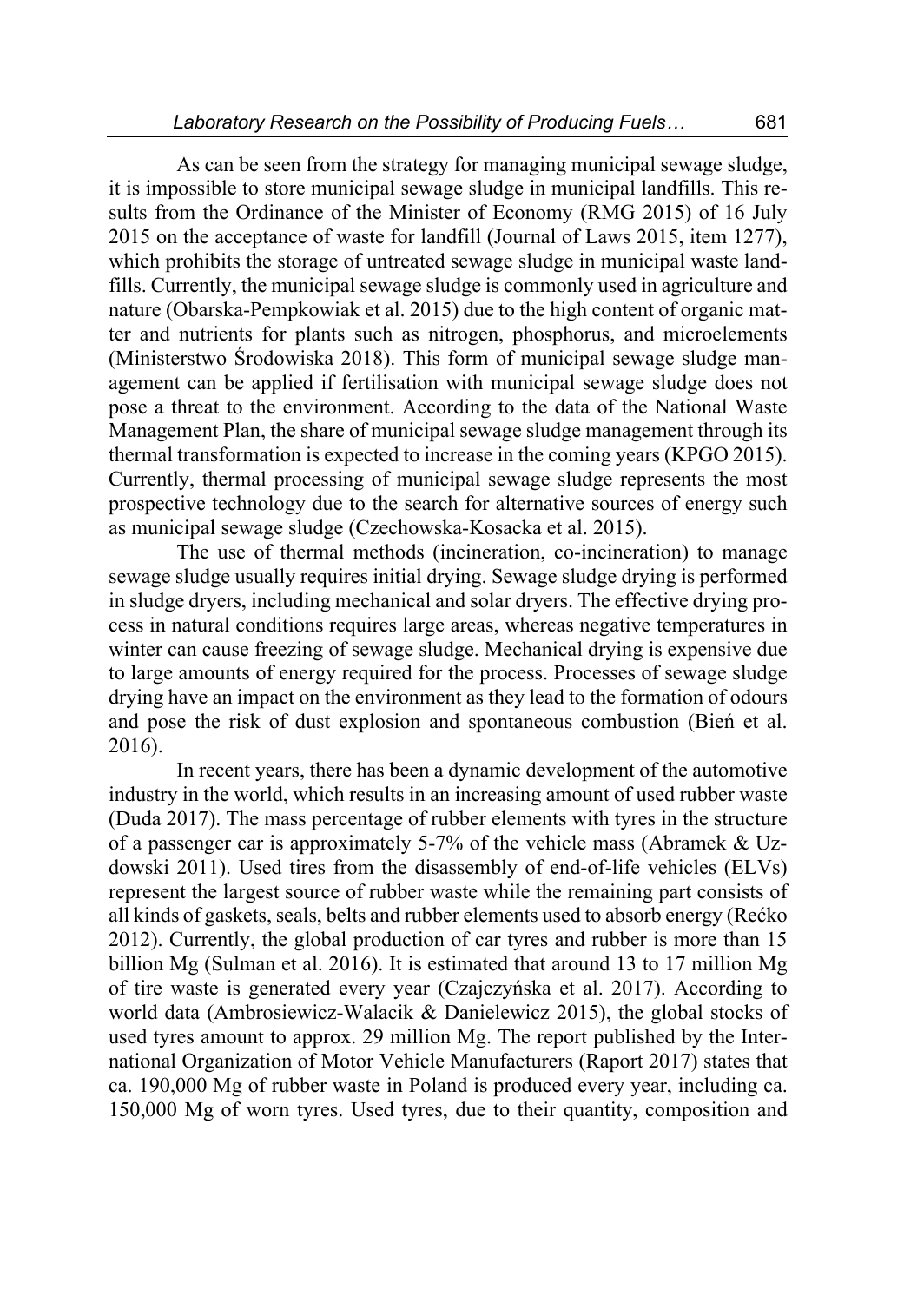structure, are a noxious waste, while their material recycling is much more difficult and expensive than in the case of steel and glass (Rećko 2012). In Poland, environmental law prohibits the storage of used tyres in whole or in part (Ustawa o odpadach 2012). An alternative to managing used tyres is to use them as alternative fuels for energy generation in the cement industry due to their high calorific value.

The production of walnuts and hazelnuts is constantly increasing due to the growing demand in the food market. The increase in the production and consequently the consumption of these nuts results in increasing volumes of production waste in the form of shells. As waste from the food industry, walnut and hazelnut shells are classified as biomass, which, due to its low water and ash content, is a good waste material for fuel production (Bryś et al. 2017)

In Poland, the cement industry is a leading sector in European countries in terms of replacing hard coal with alternative (refuse-derived) fuels. According to the Association of Cement Producers (SPC 2020), the current rate of coal replacement by alternative fuels in the cement industry in Poland is ca. 70% and some plants are even approaching the level of 85-90%, which puts Poland in the group of countries such as Austria and Germany. The average for the entire European Union is 44% (SPC 2020). The cement industry uses mainly RDF fuel based on municipal waste, while the remaining alternative fuels used in cement plants include used tyres, rubber waste, waste from mineral processing, sewage sludge, and waste from power plants (Nowak & Szul 2016).

The possibility of using a mixture of sewage sludge with beech sawdust and sewage sludge with lignite was presented in the paper (Constantinescu et al. 2018), which describes the use of sewage sludge and biomass as an alternative fuel.

Other authors (Chalamoński & Syczak 2017) report the possibility of using a mixture of sewage sludge with the waste of wood, rapeseed and rye straw, pine bark and coal in various mass proportions as an alternative fuel.

It was also demonstrated (Dąbrowski & Dąbrowski 2016) that it is possible to co-fire sewage sludge as a mixture with rubber waste at specific mass ratios.

This study presents the results of laboratory tests of production of a secondary fuel from municipal sewage sludge, rubber waste from ELVs, and hazelnut and walnut shell waste at different mass ratios. These fuels were subjected to proximate and ultimate analysis in order to determine the basic qualitative properties determining their energy use in the cement industry.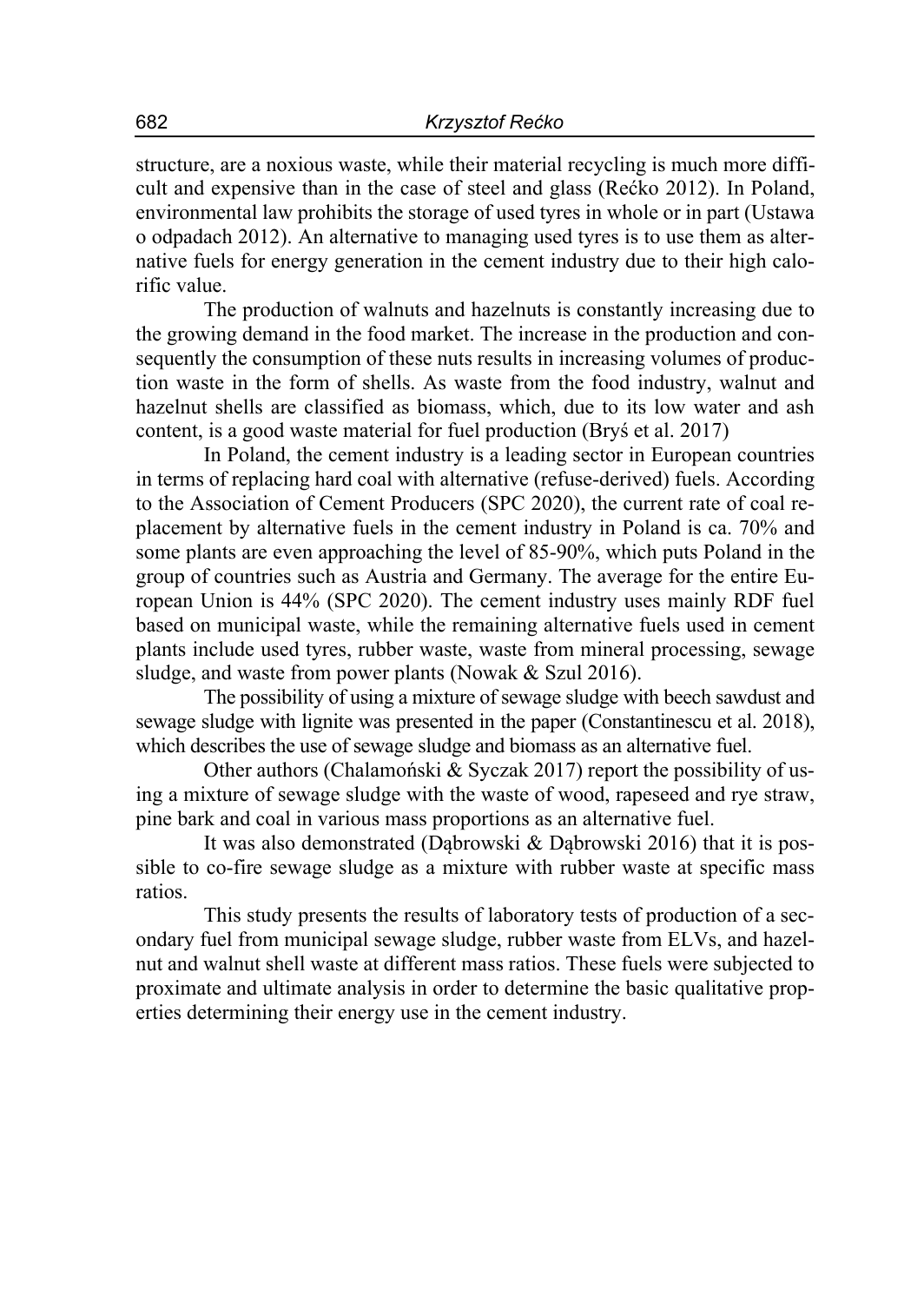### **2. Materials used in the study**

Municipal sewage sludge, rubber waste and hazelnut and walnut shell waste were analysed in the study.

Municipal sewage sludge was collected from the Warta sewage treatment plant in Częstochowa, Poland, after dewatering on mechanical presses at various points. The sewage sludge is shown in Figure 1.



**Fig. 1.** Sewage sludge

Rubber waste came from end-of-life vehicles (ELVs) at a car tyre disassembly station. The used car tyres are a multi-material waste, therefore only the elements constituting the rubber layer were separated. Rubber waste is shown in Figure 2.



**Fig. 2.** Rubber waste

Hazelnut shell and walnut shell waste came from the segregation of own municipal waste. Hazelnut and walnut shell waste is shown in Figure 3.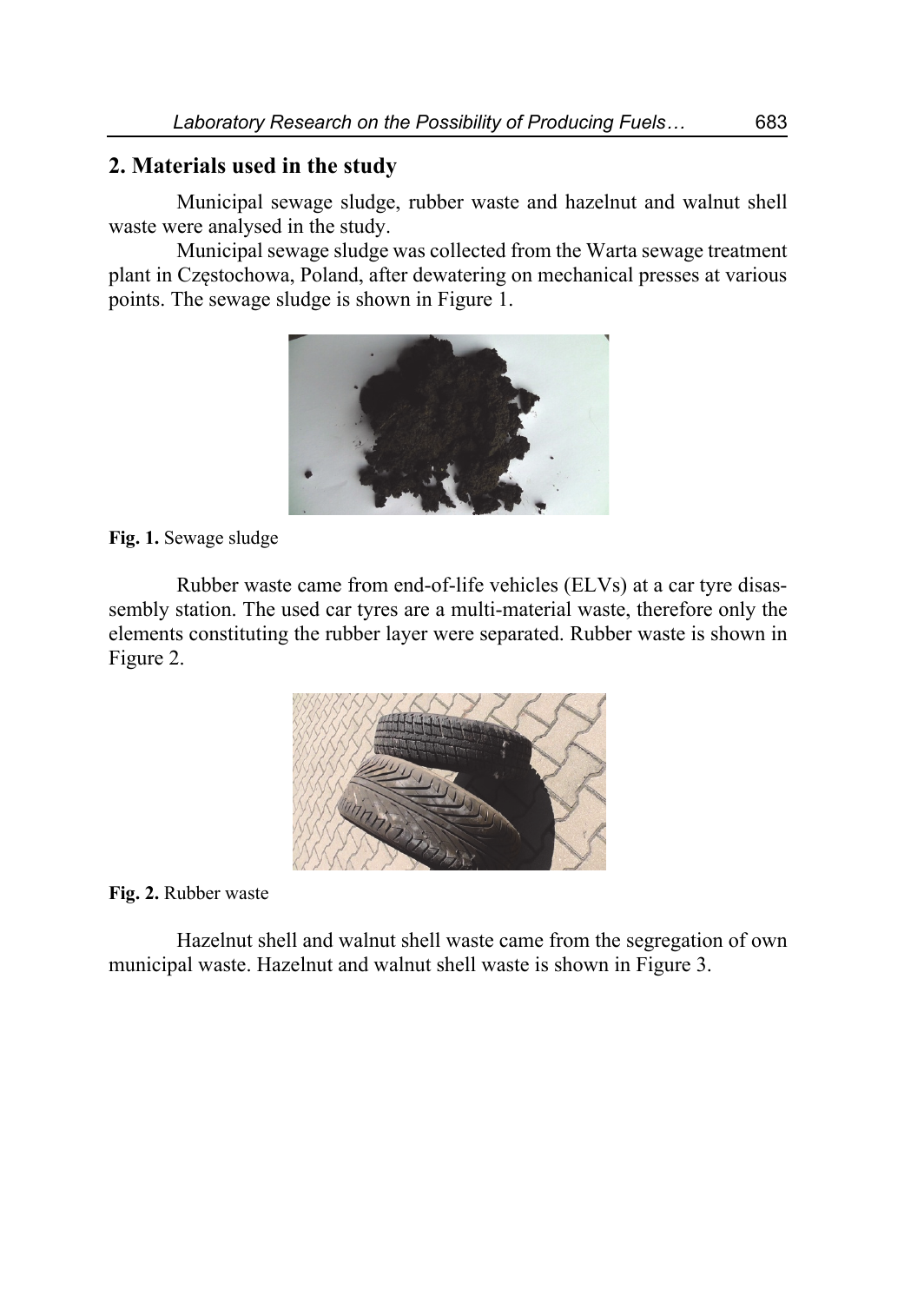

**Fig. 3.** Hazelnut shell waste (a) and walnut shell waste (b)

# **3. Methodology**

The research consisted in the determination of basic fuel parameters for municipal sewage sludge, rubber waste and hazelnut and walnut shell waste in terms of energy use in the cement industry. The tests were performed in accordance with the following standards:

- water content was determined using the dryer method: Part 3: water content in the general analytical sample according to PN-EN 15414-3:2011
- volatile matter content was evaluated according to PN-EN 15402:2011
- ash content was determined according to PN-EN-15403: 2011
- carbon and hydrogen contents were determined using the LECOTru Spec CHN/S automated analyser according to ISO 29541:2010
- sulphur content was determined using a LECOTru Spec CHN/S automatic analyser according to ISO 19579:2006
- chlorine content was evaluated according to PN-ISO 587:2000
- combustion heat was evaluated according to ISO 1928:2009.

# **4. Results**

The initial stage of the research included the proximate (as received state) and ultimate (analytical state) analysis of materials used for testing, consisting in determining the parameters characterizing secondary fuels.

Table 1 presents the results of the proximate and ultimate analysis of municipal sewage sludge.

The sludge studied was characterized by a high water content of 80%. Such a hydration of sewage sludge has a negative effect on the efficiency of the combustion process, as it significantly reduces energy value. The volatile matter content of the tested sewage sludge was 59.75%, whereas ash content was 33.54%.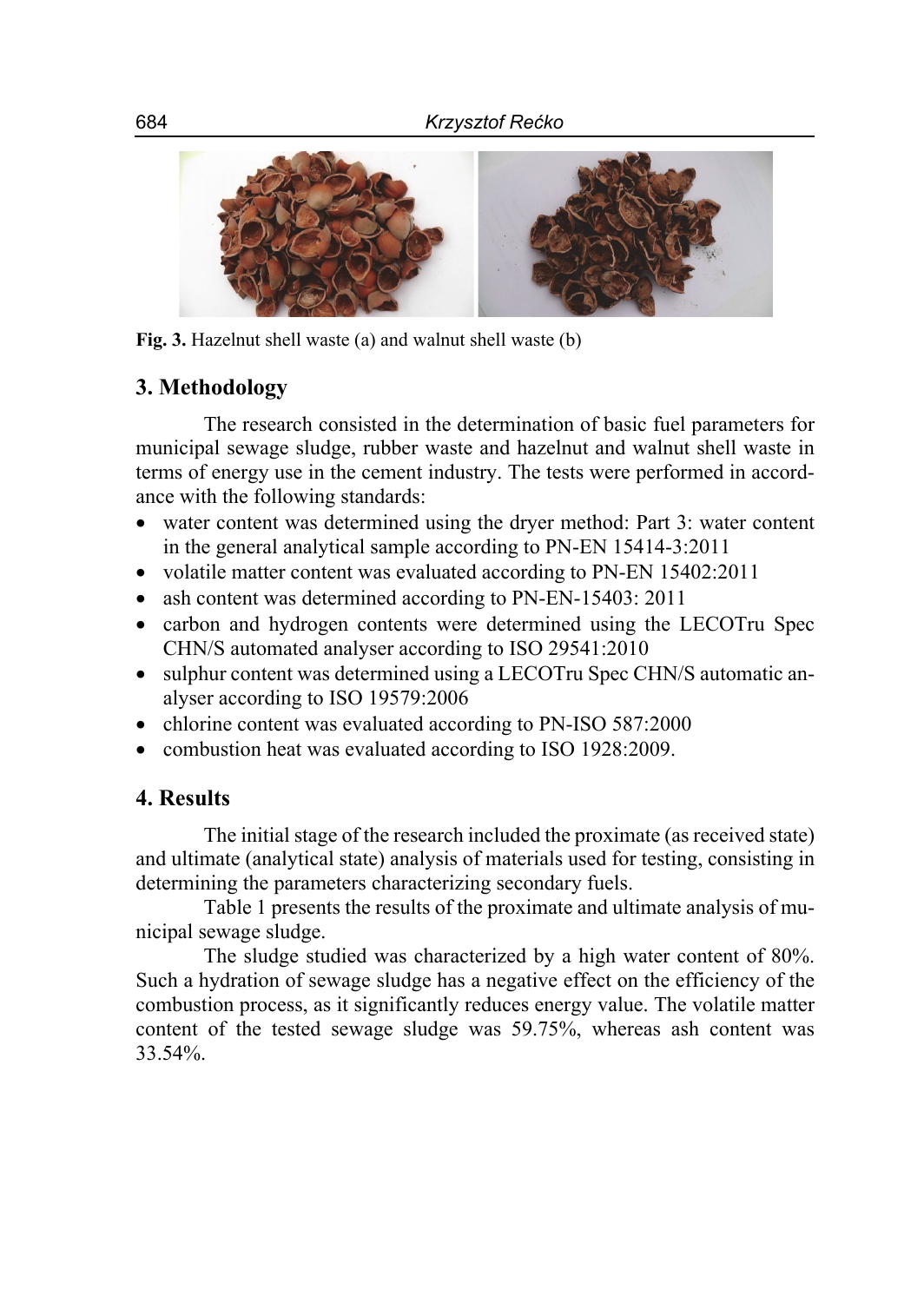| Parameter                 | Unit          | Sewage sludge from the Warta<br>sewage treatment plant<br>in Częstochowa, Poland |
|---------------------------|---------------|----------------------------------------------------------------------------------|
| Water content W           | $\frac{0}{0}$ | 80.22                                                                            |
| Volatile matter content V | $\%$          | 59.75                                                                            |
| Ash content A             | $\%$          | 33.54                                                                            |
| Carbon content C          | $\frac{0}{0}$ | 30.50                                                                            |
| Hydrogen content H        | $\%$          | 3.60                                                                             |
| Sulphur content S         | $\frac{0}{0}$ | 1.36                                                                             |
| Chlorine content Cl       | $\frac{0}{0}$ | 0.08                                                                             |
| Calorific value $Q_i$     | MJ/kg         | 0.89                                                                             |

**Table 1.** Proximate and ultimate analysis of sewage sludge

Table 2 presents the results of the proximate and ultimate analysis of rubber waste.

**Table 2.** Proximate and ultimate analysis of rubber waste

| Parameter                 | Unit          | Rubber waste |
|---------------------------|---------------|--------------|
| Water content W           | $\frac{0}{0}$ | 0.80         |
| Volatile matter content V | $\frac{0}{0}$ | 70.61        |
| Ash content A             | $\frac{0}{0}$ | 22.80        |
| Carbon content C          | $\frac{0}{0}$ | 54.01        |
| Hydrogen content H        | $\frac{0}{0}$ | 4.73         |
| Sulphur content S         | $\frac{0}{0}$ | 1.49         |
| Chlorine content Cl       | $\frac{0}{0}$ | 0.21         |
| Calorific value $Q_i$     | MJ/kg         | 29.48        |

Rubber waste was characterized by a high calorific value of 29.48 MJ/kg, low water content of 0.80% and sulphur content of 1.49%.

The proximate and ultimate analysis of hazelnut and walnut shell waste is presented in Table 3.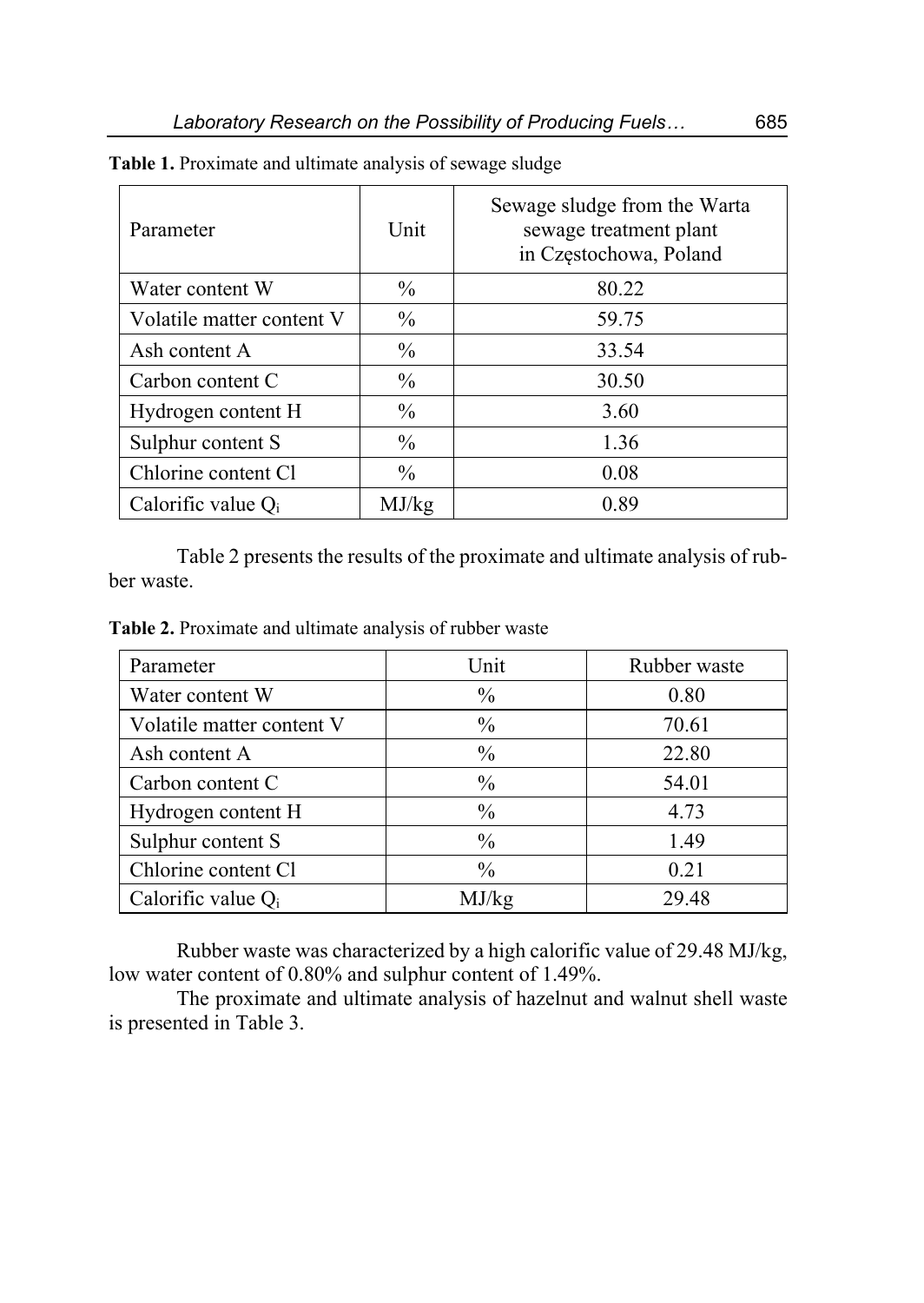| Parameter                 | Unit          | Hazelnut shells | Walnut shells |
|---------------------------|---------------|-----------------|---------------|
| Water content W           | $\frac{0}{0}$ | 8.26            | 7.86          |
| Volatile matter content V | $\%$          | 89.01           | 92.28         |
| Ash content A             | $\frac{0}{0}$ | 2.20            | 0.80          |
| Carbon content C          | $\frac{0}{0}$ | 45.55           | 44.08         |
| Hydrogen content H        | $\frac{0}{0}$ | 6.04            | 6.25          |
| Sulphur content S         | $\frac{0}{0}$ | 0.02            | 0.00          |
| Chlorine content Cl       | $\frac{0}{0}$ | 0.12            | 0.15          |
| Calorific value $Q_i$     | MJ/kg         | 17.58           | 17.59         |

**Table 3.** Proximate and ultimate analysis of hazelnut shell waste and walnut shell waste

Both hazelnut and walnut shells had low water content, which was on average 8%, ash content was on average 2.2% in hazelnut shells and 0.8% in walnut shells, volatile matter content was 90%, and the comparable calorific value was 17.6 MJ/kg.

Based on the examinations of the waste materials, an appropriate composition of fuel blends was prepared. Choosing the right proportions in the blend allows for obtaining a fuel with appropriate parameters. The composition of fuel blends is presented in Tables 4 and 5.

| Examina-                                   | Percentage of OL components |                  |                                  |  |
|--------------------------------------------|-----------------------------|------------------|----------------------------------|--|
| Sewage sludge<br>tion<br>$\lceil\% \rceil$ |                             | Rubber waste [%] | Hazelnut shells<br>$\frac{0}{0}$ |  |
|                                            |                             | 75               |                                  |  |
|                                            |                             |                  |                                  |  |
|                                            | 30                          |                  |                                  |  |
|                                            |                             |                  |                                  |  |

**Table 4.** Percentage of components in the OL fuel blend

| Table 5. Percentage of components in the OW fuel blend |  |  |  |  |
|--------------------------------------------------------|--|--|--|--|
|--------------------------------------------------------|--|--|--|--|

|             | Percentage of OW components                  |    |                                                                    |  |
|-------------|----------------------------------------------|----|--------------------------------------------------------------------|--|
| Examination | Sewage sludge<br>$\lceil \frac{9}{6} \rceil$ |    | Rubber waste $\lceil\% \rceil$   Hazelnut shells $\lceil\% \rceil$ |  |
|             |                                              | 25 |                                                                    |  |
|             |                                              | 20 | 41                                                                 |  |
|             |                                              | 30 | 4(                                                                 |  |
|             |                                              |    |                                                                    |  |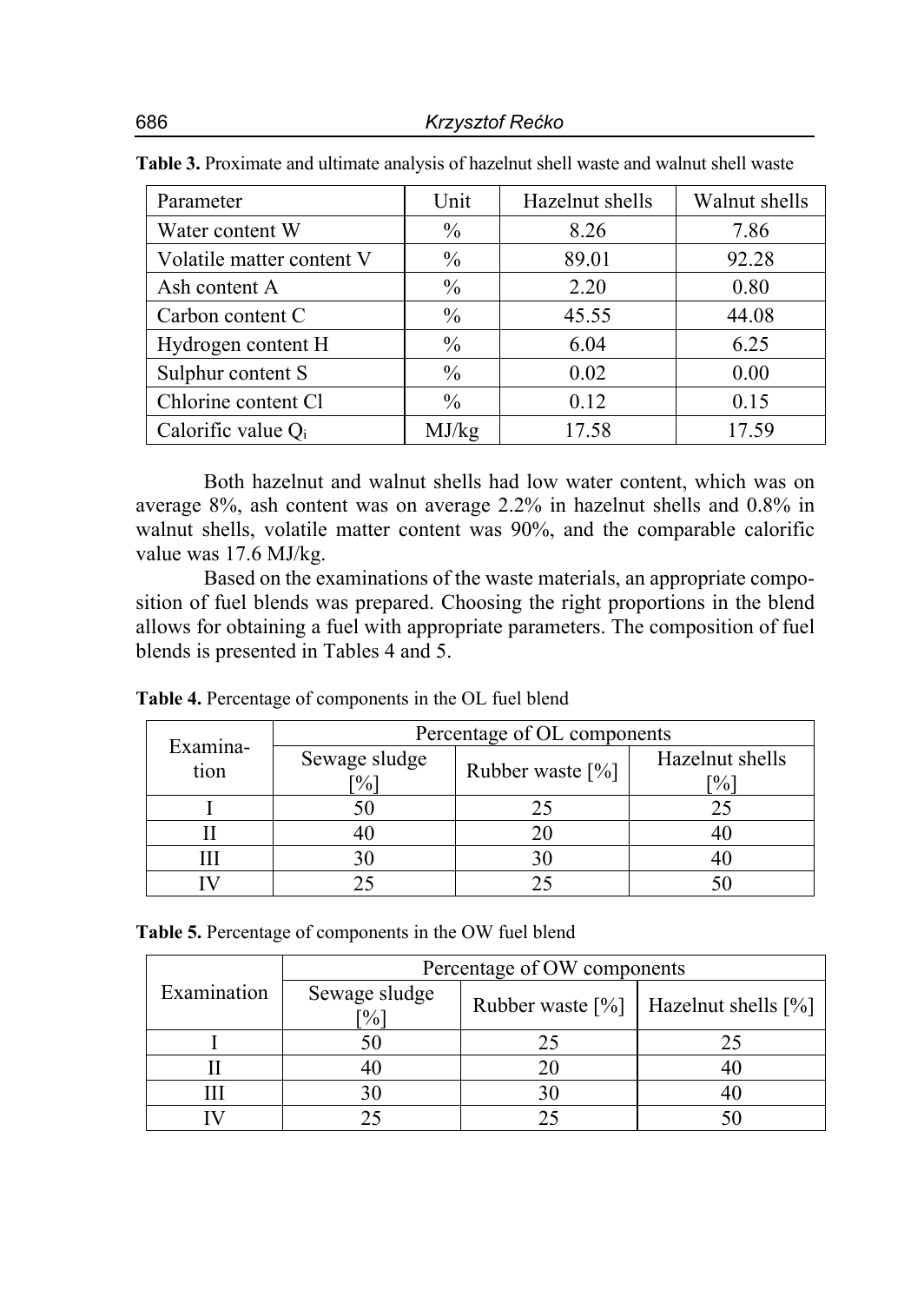The preparation of the composition of mixtures consisted in thorough mixing of waste materials in variable proportions of municipal sewage sludge, rubber waste and hazelnut and walnut shells. Before mixing, rubber waste was fragmented to the size of rubber dust with size of 0-1 mm, as shown in Figure 4.



**Fig. 4.** Fragmented rubber waste

Similar to rubber waste, hazelnut and walnut shells were crushed on a jaw crusher and then ground in a laboratory vibration grinder to dust, as shown in Figure 5.



**Fig. 5.** Crashed and ground hazelnut shell waste (a) and walnut shell waste (b)

Compositions of blends presented in Tables 4 and 5 are marked as OL and OW fuels. These fuels differed in the percentage of individual components and the type of nutshells used in the study. The prepared waste mixtures were granulated in a granulator. The granulator was equipped with a conical tank to which the prepared fuel blend was supplied. The amount of the blend supplied to the granulation chamber could be adjusted by a feeder equipped with a flow rate scale. From the tank, the blend was supplied to the granulating chamber, where a pair of cylindrical rollers pressed the material into the cylindrical holes of the flat matrix. The fuel obtained in the form of granules with a diameter of 6 mm is shown in Figure 6.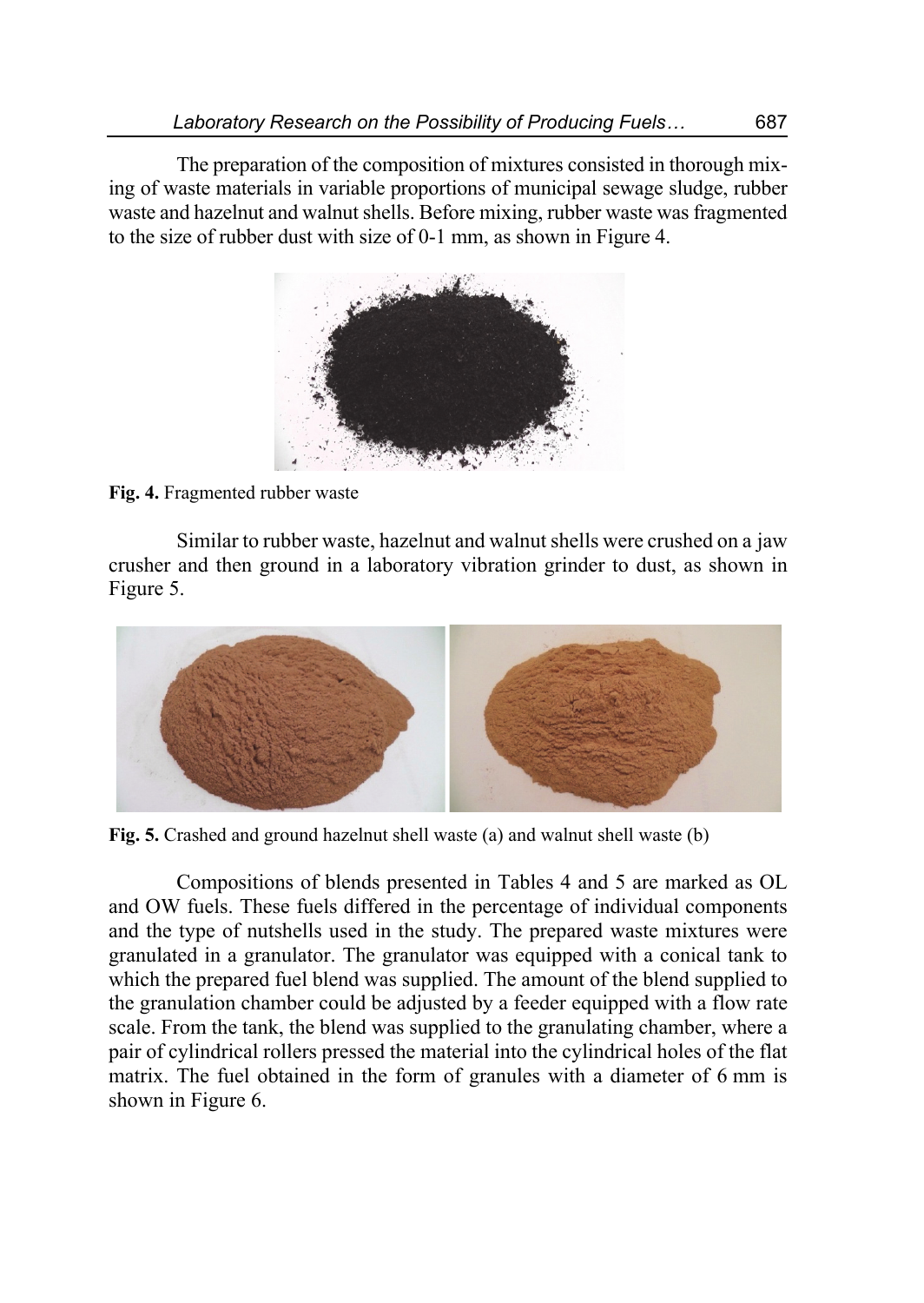

**Fig. 6.** OL and OW fuels in the form of granulates

The next stage of the research was to determine the basic parameters of fuels as-received state such as water content, volatile matter content, ash content, carbon content, hydrogen content, sulphur content, and calorific value. The results of tests I, II, III, IV are presented in Tables 6, 7, 8 and 9.

| Parameter                 | Unit          | Fuel OL | Fuel OW |
|---------------------------|---------------|---------|---------|
| Water content W           | $\frac{0}{0}$ | 39.94   | 39.01   |
| Volatile matter content V | $\frac{0}{0}$ | 72.33   | 75.52   |
| Ash content A             | $\frac{0}{0}$ | 15.90   | 15.70   |
| Carbon content C          | $\frac{0}{0}$ | 31.43   | 30.61   |
| Hydrogen content H        | $\frac{0}{0}$ | 7.27    | 7.33    |
| Sulphur content S         | $\frac{0}{0}$ | 0.63    | 0.60    |
| Calorific value Qi        | MJ/kg         | 13.21   | 13.43   |

**Table 6.** Fuel parameters obtained in test I

**Table 7.** Fuel parameters obtained in test II

| Parameter                 | Unit          | Fuel OL | Fuel OW |
|---------------------------|---------------|---------|---------|
| Water content W           | $\frac{0}{0}$ | 30.44   | 30.82   |
| Volatile matter content V | $\frac{0}{0}$ | 73.09   | 75.43   |
| Ash content A             | $\%$          | 17.70   | 18.00   |
| Carbon content C          | $\frac{0}{0}$ | 36.98   | 36.01   |
| Hydrogen content H        | $\%$          | 6.81    | 6.89    |
| Sulphur content S         | $\frac{0}{0}$ | 0.54    | 0.51    |
| Calorific value Qi        | MJ/kg         | 16.23   | 16.52   |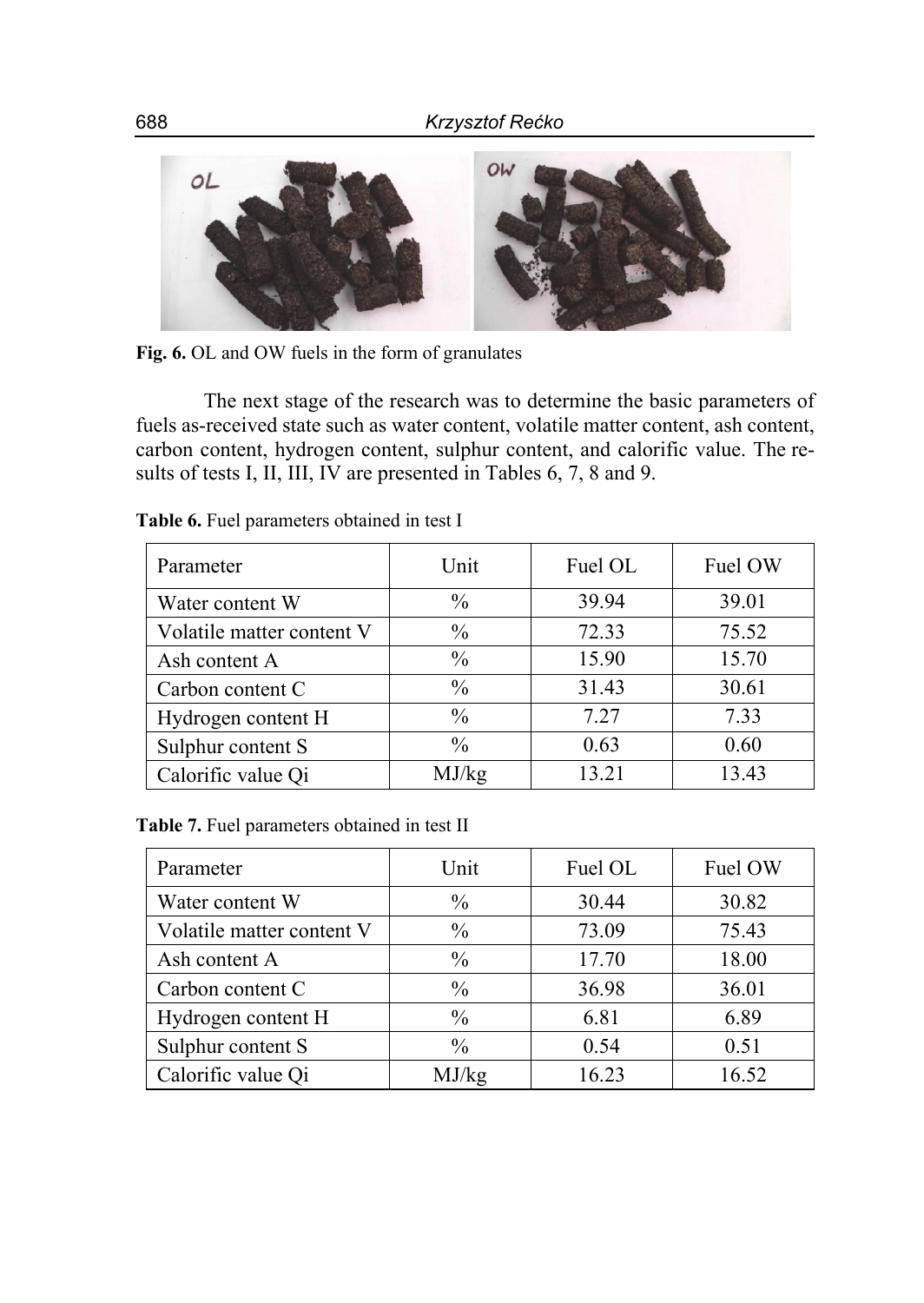| Parameter                 | Unit          | Fuel OL | Fuel OW |
|---------------------------|---------------|---------|---------|
| Water content W           | $\frac{0}{0}$ | 23.28   | 22.58   |
| Volatile matter content V | $\frac{0}{0}$ | 72.38   | 77.93   |
| Ash content A             | $\frac{0}{0}$ | 15.20   | 14.70   |
| Carbon content C          | $\frac{0}{0}$ | 41.74   | 39.99   |
| Hydrogen content H        | $\frac{0}{0}$ | 6.61    | 6.69    |
| Sulphur content S         | $\frac{0}{0}$ | 0.47    | 0.45    |
| Calorific value Qi        | MJ/kg         | 19.19   | 19.36   |

**Table 8.** Fuel parameters obtained in test III

**Table 9.** Fuel parameters obtained in test IV

| Parameter                 | Unit          | Fuel OL | Fuel OW |
|---------------------------|---------------|---------|---------|
| Water content W           | $\frac{0}{0}$ | 18.66   | 17.93   |
| Volatile matter content V | $\frac{0}{0}$ | 72.20   | 76.25   |
| Ash content A             | $\frac{0}{0}$ | 16.80   | 16.30   |
| Carbon content C          | $\frac{0}{0}$ | 47.24   | 46.03   |
| Hydrogen content H        | $\frac{0}{0}$ | 6.69    | 6.71    |
| Sulphur content S         | $\%$          | 0.39    | 0.36    |
| Calorific value Qi        | MJ/kg         | 21.44   | 21.51   |

Tables 6 to 9 present the results of tests of basic parameters of OL and OW fuels obtained in tests I to IV. In the case of OL and OW fuels, the results obtained in the test I did not indicate the possibility of obtaining a fuel with good parameters. Both the obtained calorific value of 13 MJ/kg, water content of above 39% and the sulphur content of 0.6% differed from the requirements for alternative fuels. Since 2017, the requirements for alternative fuels used in the cement industry have been as follows:

- water content  $\leq 20\%$ ,
- ash content  $\leq 20\%$ ,
- sulphur content  $\leq 0.5\%$ ,
- chlorine content  $\leq 0.8\%$ ,
- calorific value  $\geq$  21 MJ/kg (Hryb et al. 2017).

Subsequent tests allowed to obtain fuel with parameters meeting the requirements for alternative fuels intended for co-firing in cement furnaces. Test IV (Table 9) presents the results which clearly indicate that the obtained calorific value of OL and OW fuels at the level of  $\sim$ 21.5 MJ/kg, water content of  $\sim$ 18%, ash content of  $~16\%$  and sulphur content of 0.36-0.39% meet the requirements for alternative fuels.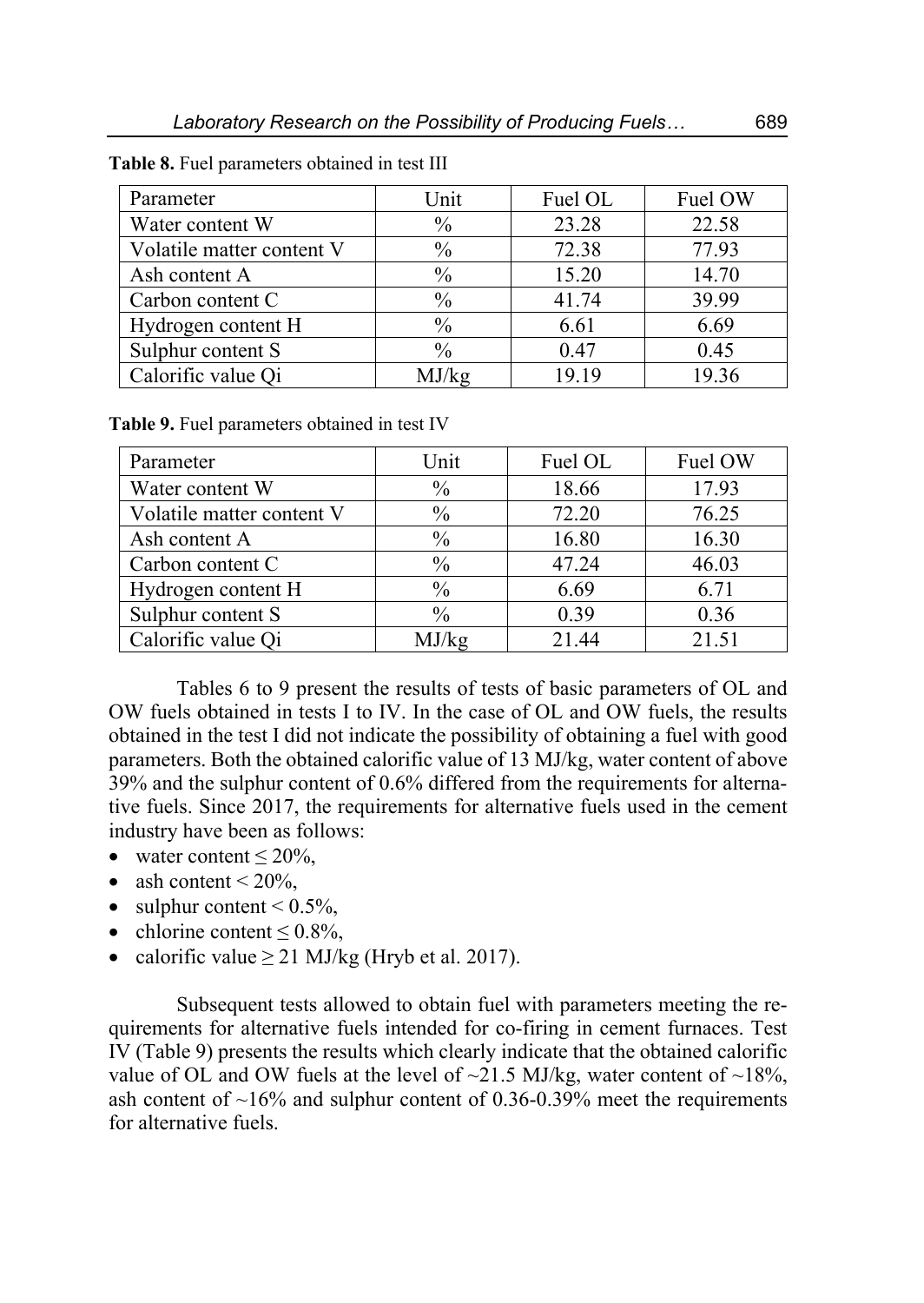### **5. Conclusions**

The mixtures in the form of municipal sewage sludge, rubber waste and hazelnut and walnut shell waste examined in terms of fuel parameters are assessed as OL and OW fuels meeting the requirements set by cement plants for alternative fuels used in the co-firing process.

The results obtained in the study lead to the following conclusions:

- $\bullet$  the fuels produced had water content of 17.9-18.6%,
- $\bullet$  the ash content in fuels ranged from 16.30% to 16.80%,
- $\bullet$  the sulphur content in the fuels tested did not exceed the value of 0.5% required by the cement plants,
- OL and OW fuels had a calorific value that exceeded the required 21 MJ/kg,
- the fuels obtained from municipal sewage sludge did not require an energyintensive drying process.

The developed method of fuel production based on municipal sewage sludge meets the criteria for using the co-firing process in the cement industry. An additional advantage of this method is that it does not require the process of pre-drying of the municipal sewage sludge.

### **References**

- Abramek, K.F., Uzdowski, M. (2011). Możliwość recyklingu elementów gumowych z pojazdów wycofanych z eksploatacji. *Autobusy, 10*, 37-40.
- Ambrosiewicz-Walacik, M., Danielewicz, T. (2015). Pyrolytic oil and petroleum fractions obtained by pyrolysis of vehicle tires as an energy sources for compressionignitron engines. *Combustion Engines, 162*(3).
- Bień, J.B., Gałwa-Widera, M., Kamizela, T., Kowalczyk, M., Wystalska, K., (2016). *Gospodarka osadami ściekowymi i uciążliwości zapachowe w małych i średnich oczyszczalniach ścieków*. Seria Monografie nr 316. Częstochowa, Wydawnictwo-PolitechnikiCzęstochowskiej.
- Bryś, A., Sokalska, M., Bazylak, W., Głowacki, Sz., Bryś, J., (2017). Analiza możliwości wykorzystania biomasy z łupin orzechów. *Materiały. Konferencji Naukowej pt. "Inżynieria produkcji rolniczej i leśnej*". Warszawa, Wydział Inżynierii Produkcji SGGW w Warszawie. 15-16.
- Chalamoński, M., Szyczak, M. (2017). Wysuszony osad ściekowy jako paliwoalternatywne. *Journal of Civil Engineering, Envronment and Architecture, XXXIV*(64)*.* 35-42.
- Constantinescu, M., Oancea, S., Bucura, F., Ciucure, C., Ionete, R.E. (2018). Evaluation of the fuel potential of sewage sludge mixtures with beech sawdust and lignite. *Journal of Renewable and Sustainable Energy, 10, 053106.* DOI: https://doi.org/ 10.1063/1.5039808.
- Czajczyńska, D., Krzyżyńska, R., Jouhara, H., Spencer, N. (2017). Use of pyrolytic gas from waste tire as a fuel. *Energy, 139*, 1121-1131.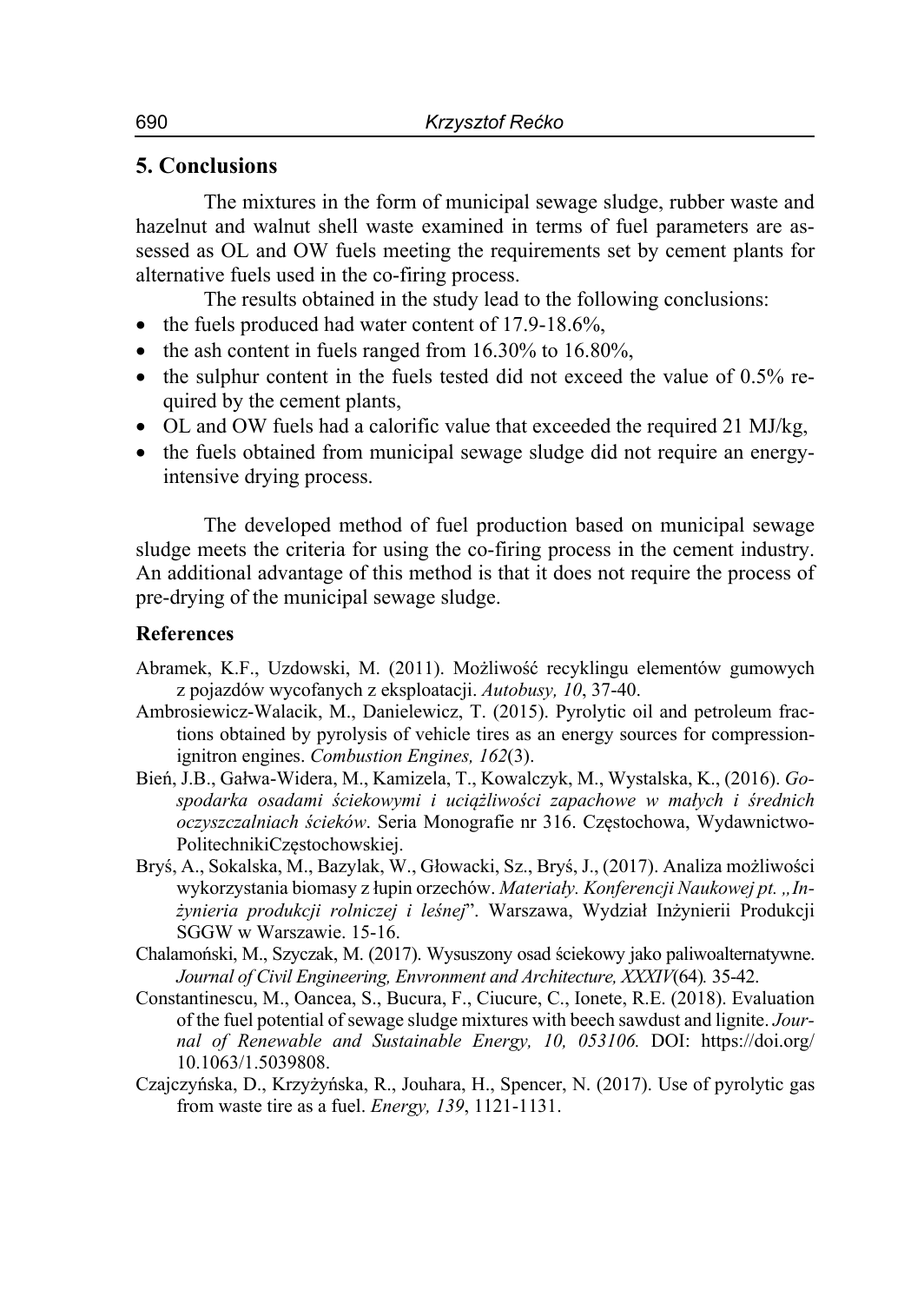- Czechowska-Kosacka, A., Cel, W., Kujawska, J., Wróbel, K. (2015). Alternative Fuel Production Based on Sewage Sludge Generated In the Municipal Wastewater Treatment. *Rocznik Ochrona Środowiska, 17*(1), 246-255.
- Dąbrowski, J., Dąbrowski, T. (2016). Badania laboratoryjne nad możliwością współspalania osadów ściekowych z wybranej oczyszczalni ścieków. *Ecological Engineering, 4*, 35-44.
- Duda, A. (2017). Wybrane sposoby wykorzystania zużytych opon samochodowych w budownictwie komunikacyjnym. *Czasopismo Inżynierii lądowej, Środowiska i Architektury, XXXIV*(64)*,* 381-396.
- Hryb, W., den Boer, E., Kozłowska, B. (2017). *Gospodarka odpadami komunalnymi. Szanse, wyzwania i zagrożenia*. Texter, 183-190.
- ISO 29541:2010. Stałe paliwa mineralne oznaczanie całkowitej zawartościwęgla, wodoruiazotu.
- ISO 19579:2006. Stałe paliwa mineralne oznaczanie siarki.
- ISO 1928:2009. Stałe paliwa mineralne oznaczanie wartości opałowej.
- Krajowy Plan Gospodarki Odpadami (2015).
- Ministerstwo Środowiska 2018. Strategia postępowania z komunalnymi osadami ściekowymi na lata 2019-2022.
- Obarska-Pempkowiak, H., Kołecka, K., Gajewska, G., Wojciechowska, E., Ostojski, A. (2015). Zrównoważone gospodarowanie ściekami na przykładzie obszarów wiejskich. *Rocznik Ochrona Środowiska, 17,* 585-602.
- PN-EN 15414-3:2011. Stałe paliwa wtórne oznaczanie zawartości wilgoci metodą suszarkową – część 3: wilgotność w ogólnej próbce analitycznej.
- PN-EN 15402:2011. Stałe paliwa wtórne oznaczanie zawartości części lotnych.
- PN-EN 15403:2011. Stałe paliwa wtórne oznaczanie zawartości popiołu.
- PN-ISO 587:2000. Paliwa stałe oznaczanie zawartości chloru.
- Raport Międzynarodowej Organizacji Producentów Pojazdów Samochodowych (2017). Statystyka produkcji.
- Rećko, K. (2012). Możliwość wykorzystania wybranych odpadów z demontażu PWE do produkcji paliw alternatywnych. *Autobusy, 5*, 400-407.
- Rozporządzenie Ministra Gospodarki (RMG) 2015 z dnia 16 lipca 2015r. w sprawie dopuszczenia odpadów do składowania na składowiskach (Dz. U. 2015, poz. 1277).
- Siuta, J. (2015). Spór o prawną i wykonawczą zasadność stosowania komunalnych osadów ściekowych. *Inżynieria Ekologiczna, 45*, 1-20.
- Stowarzyszenie Producentów Cementu (SPC), Katalog 2020
- Sulman, E.M., Kosivtsov, Y.Y., Sidorov, A.J., Stepacheva, A.A., Lugovoy, Y.U. (2016). Catalytic copyrolysis of polymeric waste and biomas as the metodforenergy and ecology problems solution. *International Journal of Energy and Environment, 10*, 100-104.
- Ustawa z dnia 14 grudnia 2012 r. o odpadach (Dz. U. 2019 r., poz. 701).
- Zabielska-Adamska, K. (2015). Produkt spalania komunalnych osadów ściekowych jako grunt antropogeniczny. *Rocznik Ochrona Środowiska, 17*(2)*,* 1286-1305.